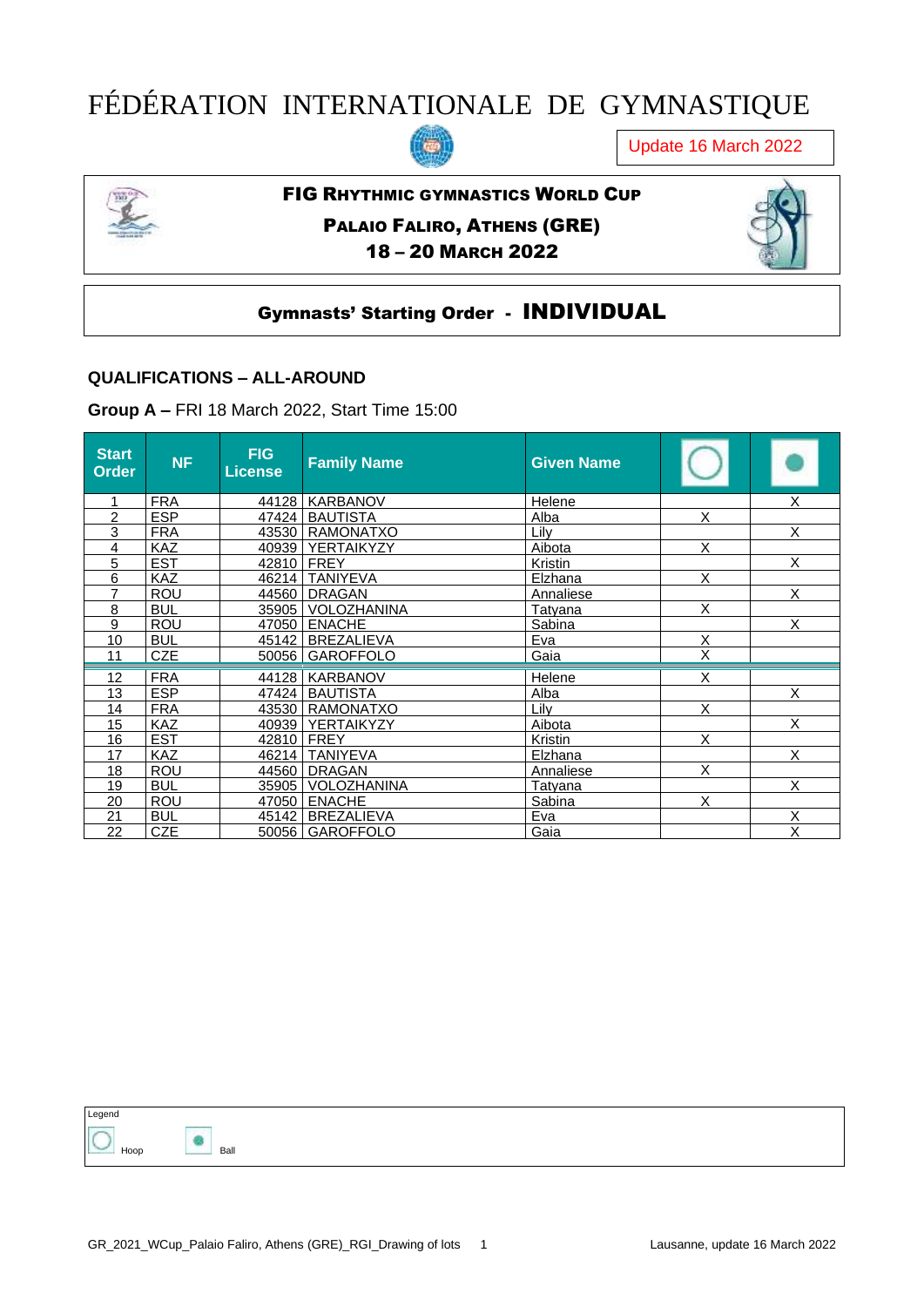| <b>Start</b><br><b>Order</b> | <b>NF</b>  | <b>FIG</b><br><b>License</b> | <b>Family Name</b>   | <b>Given Name</b> |                         |                         |
|------------------------------|------------|------------------------------|----------------------|-------------------|-------------------------|-------------------------|
| 1                            | <b>AUS</b> |                              | 35794   IAKOVLEVA    | Lidiia            | х                       |                         |
| $\overline{2}$               | <b>GRE</b> |                              | 43605 GIANNOPOULOU   | Paraskevi         |                         | $\overline{\mathsf{x}}$ |
| 3                            | <b>ISR</b> |                              | 37501 SEGAL          | Michelle          | $\overline{\mathsf{x}}$ |                         |
| 4                            | <b>GRE</b> |                              | 50118 LYTRA          | Panagiota         |                         | X                       |
| 5                            | <b>ISR</b> |                              | 46808 ATAMANOV       | Daria             | X                       |                         |
| 6                            | <b>ITA</b> |                              | 40438 RAFFAELI       | Sofia             |                         | X                       |
| $\overline{7}$               | <b>MAS</b> | 23147   KOI                  |                      | Sie Yan           | $\overline{\mathsf{x}}$ |                         |
| 8                            | <b>ITA</b> |                              | 46874 MAFFEIS        | Sofia             |                         | $\overline{\mathsf{x}}$ |
| 9                            | <b>LAT</b> |                              | 37635   IVANAUSKA    | Nikola            | $\overline{\mathsf{X}}$ |                         |
| $\overline{10}$              | <b>NZL</b> | 38280 CHIN                   |                      | Paris             |                         | $\overline{\mathsf{x}}$ |
| 11                           | LAT        |                              | 43408 STEPULANE      | Santa             | X                       |                         |
| 12                           | <b>GER</b> | 51635                        | <b>DARGEL</b>        | Melanie           | $\overline{\mathsf{x}}$ |                         |
| 13                           | <b>GER</b> |                              | 37480 KOLOSOV        | Margarita         | X                       |                         |
|                              |            |                              |                      |                   |                         |                         |
| 14                           | <b>AUS</b> | 35794                        | <b>IAKOVLEVA</b>     | Lidiia            |                         | X                       |
| 15                           | <b>GRE</b> |                              | 43605   GIANNOPOULOU | <b>Paraskevi</b>  | $\overline{\mathsf{x}}$ |                         |
| 16                           | <b>ISR</b> |                              | 37501 SEGAL          | Michelle          |                         | X                       |
| 17                           | <b>GRE</b> |                              | 50118 LYTRA          | Panagiota         | $\overline{\mathsf{x}}$ |                         |
| 18                           | <b>ISR</b> |                              | 46808 ATAMANOV       | Daria             |                         | $\overline{\mathsf{x}}$ |
| 19                           | <b>ITA</b> |                              | 40438 RAFFAELI       | Sofia             | $\overline{\mathsf{x}}$ |                         |
| 20                           | <b>MAS</b> | 23147 KOI                    |                      | Sie Yan           |                         | $\overline{\mathsf{x}}$ |
| 21                           | <b>ITA</b> |                              | 46874   MAFFEIS      | Sofia             | X                       |                         |
| 22                           | LAT        |                              | 37635   IVANAUSKA    | Nikola            |                         | $\overline{\mathsf{x}}$ |
| 23                           | <b>NZL</b> | 38280 CHIN                   |                      | Paris             | X                       |                         |
| 24                           | LAT        |                              | 43408 STEPULANE      | Santa             |                         | $\overline{\mathsf{x}}$ |
| 25                           | <b>GER</b> | 51635                        | <b>DARGEL</b>        | Melanie           |                         | $\overline{\mathsf{x}}$ |
| 26                           | <b>GER</b> |                              | 37480 KOLOSOV        | <b>Margarita</b>  |                         | $\overline{\mathsf{x}}$ |

## **Group B –** FRI 18 March 2022, Start Time 16:45



Ball Ball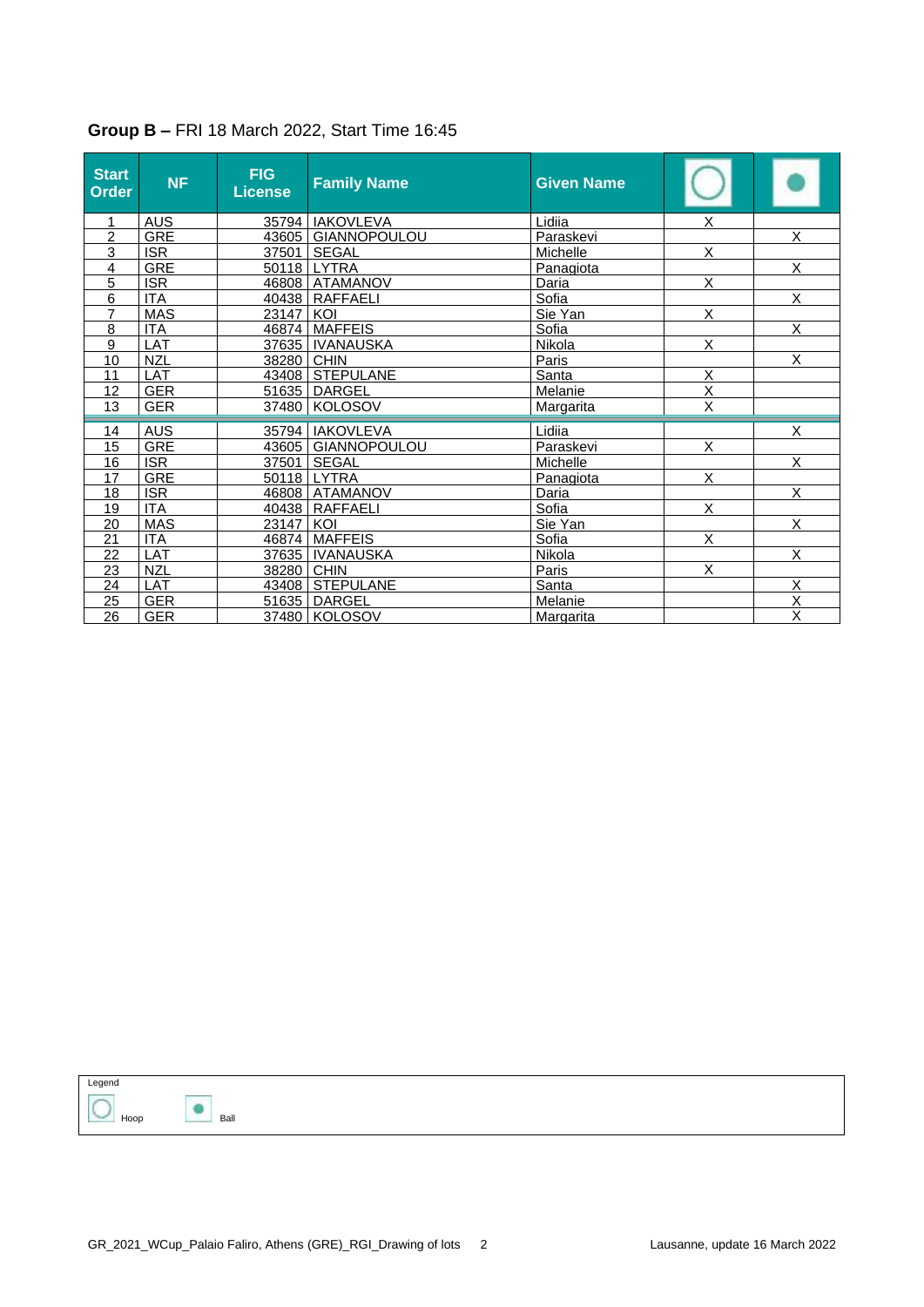| <b>Start</b><br><b>Order</b> | <b>NF</b>  | <b>FIG</b><br><b>License</b> | <b>Family Name</b>   | <b>Given Name</b> |                         |                         |
|------------------------------|------------|------------------------------|----------------------|-------------------|-------------------------|-------------------------|
| $\mathbf 1$                  | <b>AUS</b> |                              | 35794   IAKOVLEVA    | Lidiia            | X                       |                         |
| $\overline{c}$               | <b>GRE</b> |                              | 43605   GIANNOPOULOU | Paraskevi         |                         | X                       |
| 3                            | <b>ISR</b> |                              | 37501 SEGAL          | Michelle          | X                       |                         |
| 4                            | <b>GRE</b> |                              | 50118 LYTRA          | Panagiota         |                         | X                       |
| 5                            | <b>ISR</b> |                              | 46808   ATAMANOV     | Daria             | X                       |                         |
| 6                            | <b>ITA</b> |                              | 40438   RAFFAELI     | Sofia             |                         | X                       |
| $\overline{7}$               | <b>MAS</b> | 23147   KOI                  |                      | Sie Yan           | X                       |                         |
| 8                            | <b>ITA</b> |                              | 46874 MAFFEIS        | Sofia             |                         | X                       |
| 9                            | <b>LAT</b> |                              | 37635   IVANAUSKA    | Nikola            | X                       |                         |
| 10                           | <b>NZL</b> | 38280 CHIN                   |                      | Paris             |                         | X                       |
| 11                           | LAT        |                              | 43408 STEPULANE      | Santa             | X                       |                         |
| 12                           | <b>GER</b> |                              | 51635 DARGEL         | Melanie           | X                       |                         |
| 13                           | <b>GER</b> |                              | 37480 KOLOSOV        | Margarita         | $\overline{\mathsf{x}}$ |                         |
|                              |            |                              |                      |                   |                         |                         |
| 14                           | AUS        |                              | 35794 IAKOVLEVA      | Lidiia            |                         | X                       |
| 15                           | <b>GRE</b> |                              | 43605 GIANNOPOULOU   | Paraskevi         | X                       |                         |
| 16                           | <b>ISR</b> |                              | 37501 SEGAL          | Michelle          |                         | $\overline{\mathsf{x}}$ |
| 17                           | <b>GRE</b> |                              | 50118 LYTRA          | Panagiota         | X                       |                         |
| 18                           | <b>ISR</b> |                              | 46808   ATAMANOV     | Daria             |                         | $\overline{\mathsf{x}}$ |
| 19                           | <b>ITA</b> |                              | 40438   RAFFAELI     | Sofia             | X                       |                         |
| 20                           | <b>MAS</b> | 23147 KOI                    |                      | Sie Yan           |                         | X                       |
| 21                           | <b>ITA</b> |                              | 46874   MAFFEIS      | Sofia             | X                       |                         |
| $\overline{22}$              | LAT        |                              | 37635   IVANAUSKA    | <b>Nikola</b>     |                         | $\overline{\mathsf{x}}$ |
| 23                           | <b>NZL</b> | 38280 CHIN                   |                      | Paris             | X                       |                         |
| 24                           | LAT        |                              | 43408 STEPULANE      | Santa             |                         | $\overline{\mathsf{x}}$ |
| 25                           | <b>GER</b> |                              | 51635 DARGEL         | Melanie           |                         | $\overline{\mathsf{X}}$ |
| 26                           | <b>GER</b> |                              | 37480 KOLOSOV        | <b>Margarita</b>  |                         | $\overline{\mathsf{x}}$ |

## **Group B –** SAT 19 March 2022, Start Time 15:00

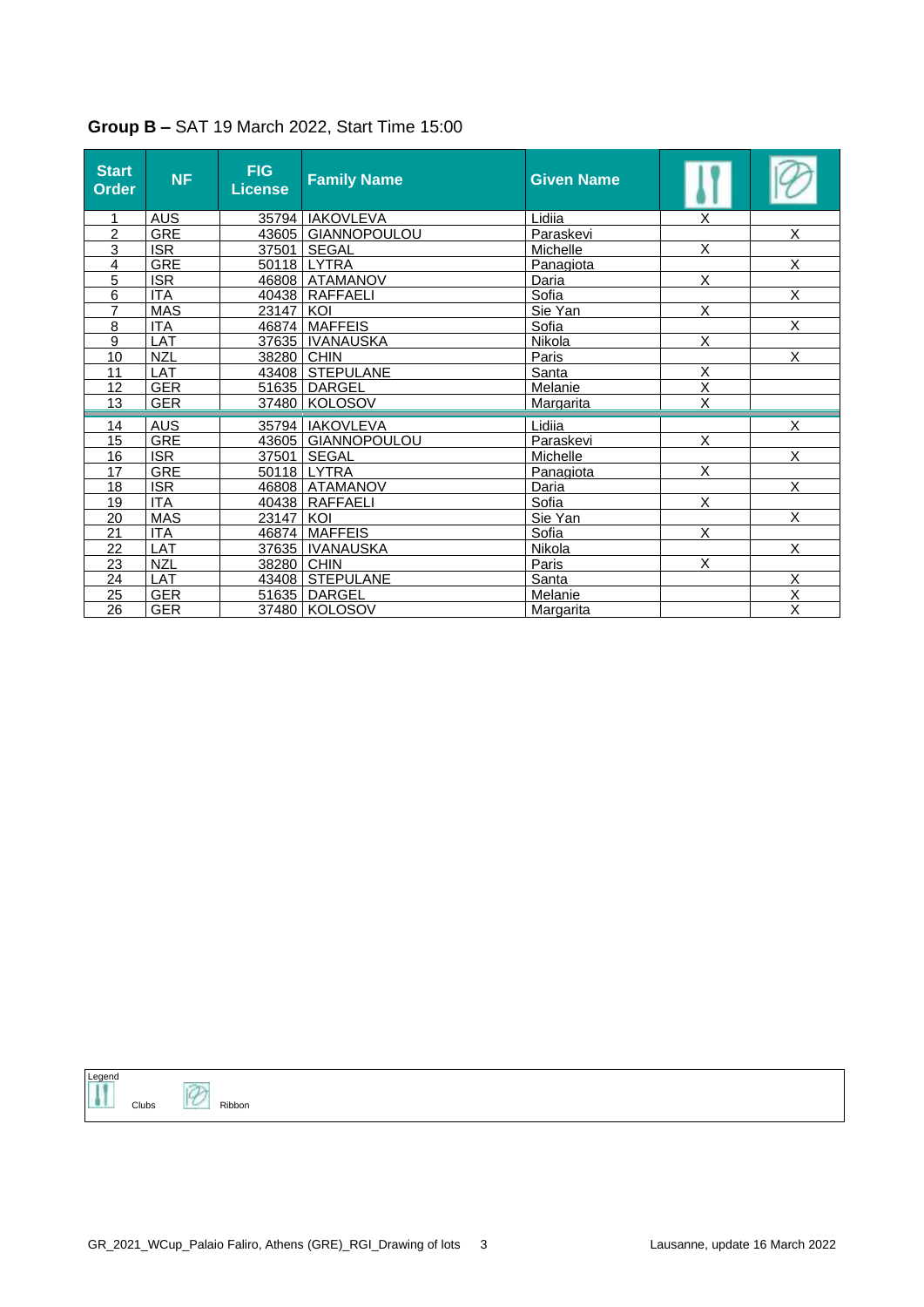| <b>Start</b><br><b>Order</b> | <b>NF</b>  | FIG.<br>License | <b>Family Name</b>  | <b>Given Name</b> |   |                         |
|------------------------------|------------|-----------------|---------------------|-------------------|---|-------------------------|
|                              | <b>FRA</b> |                 | 44128   KARBANOV    | Helene            |   | Χ                       |
| 2                            | <b>ESP</b> |                 | 47424   BAUTISTA    | Alba              | X |                         |
| 3                            | <b>FRA</b> |                 | 43530   RAMONATXO   | Lily              |   | X                       |
| 4                            | <b>KAZ</b> |                 | 40939 YERTAIKYZY    | Aibota            | X |                         |
| 5                            | <b>EST</b> |                 | 42810 FREY          | Kristin           |   | X                       |
| 6                            | KAZ        |                 | 46214 TANIYEVA      | Elzhana           | X |                         |
| 7                            | <b>ROU</b> | 44560           | <b>DRAGAN</b>       | Annaliese         |   | $\overline{\mathsf{x}}$ |
| 8                            | <b>BUL</b> |                 | 35905 VOLOZHANINA   | Tatyana           | X |                         |
| 9                            | <b>ROU</b> |                 | 47050 ENACHE        | Sabina            |   | X                       |
| 10                           | <b>BUL</b> |                 | 45142 BREZALIEVA    | Eva               | X |                         |
| 11                           | <b>CZE</b> |                 | 50056   GAROFFOLO   | Gaia              | Χ |                         |
| 12                           | <b>FRA</b> |                 | 44128 KARBANOV      | Helene            | X |                         |
| 13                           | <b>ESP</b> |                 | 47424   BAUTISTA    | Alba              |   | X                       |
| 14                           | <b>FRA</b> |                 | 43530   RAMONATXO   | Lilv              | X |                         |
| 15                           | <b>KAZ</b> |                 | 40939   YERTAIKYZY  | Aibota            |   | X                       |
| 16                           | <b>EST</b> |                 | 42810 FREY          | Kristin           | X |                         |
| 17                           | <b>KAZ</b> |                 | 46214   TANIYEVA    | Elzhana           |   | X                       |
| 18                           | <b>ROU</b> | 44560           | <b>DRAGAN</b>       | Annaliese         | X |                         |
| 19                           | <b>BUL</b> |                 | 35905   VOLOZHANINA | Tatyana           |   | X                       |
| 20                           | <b>ROU</b> | 47050           | <b>ENACHE</b>       | Sabina            | X |                         |
| 21                           | <b>BUL</b> | 45142           | <b>BREZALIEVA</b>   | Eva               |   | X                       |
| 22                           | CZE        |                 | 50056   GAROFFOLO   | Gaia              |   | $\overline{\mathsf{x}}$ |

#### **Group A –** SAT 19 March 2022, Start Time 16:45